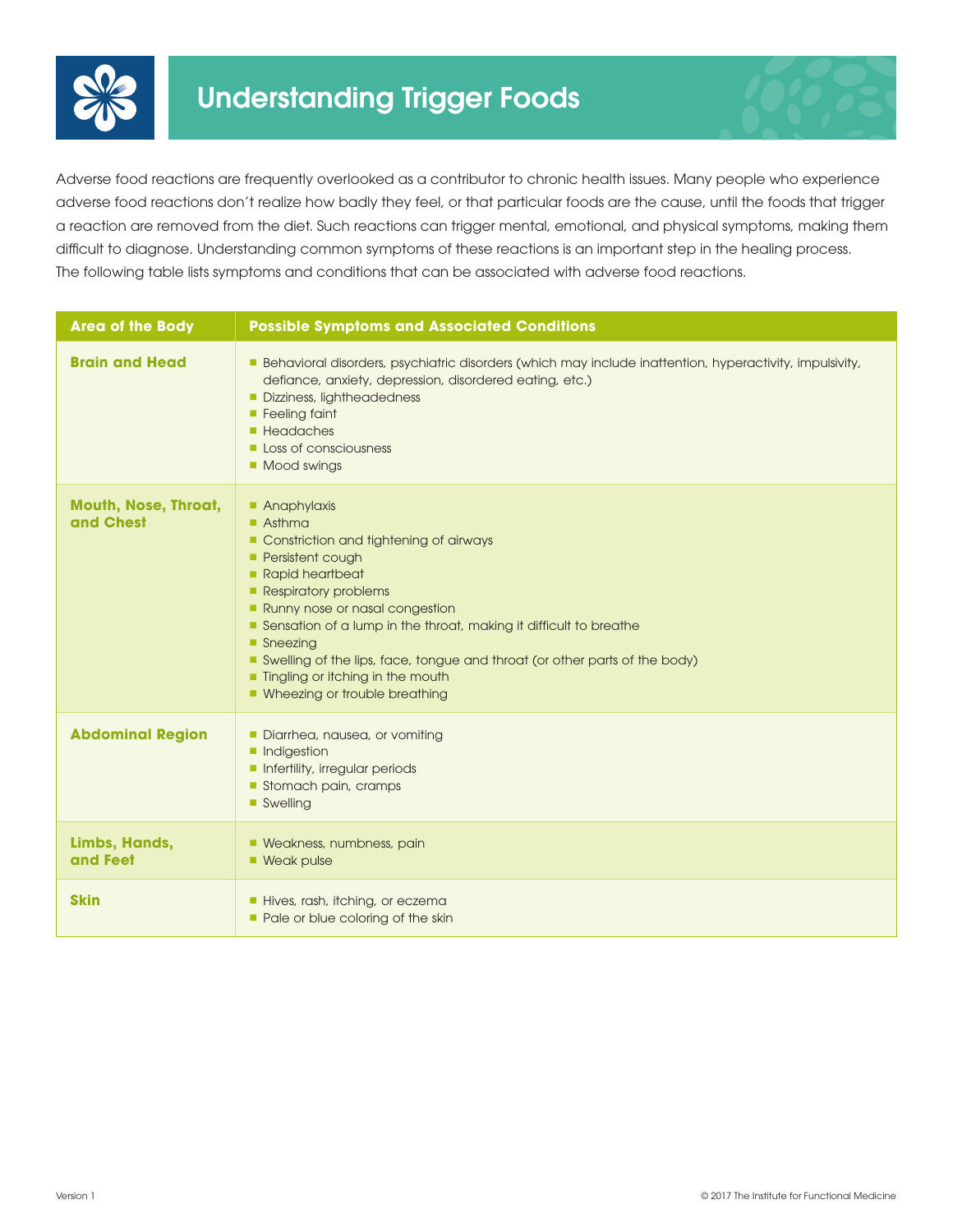Discovering which foods trigger your specific symptoms can be a frustrating process, but the knowledge gained will be beneficial to your overall health in the long run. While people can experience adverse reactions to many different foods, most reactions are caused by corn, eggs, fish, histamines, milk (and other dairy products), peanuts, red meats, shellfish, soy, tree nuts, wheat, and yeast. During the process of discovering which foods trigger your symptoms, your healthcare practitioner may suggest temporarily removing one or more of these foods, and possibly others, from your diet.

Because the eight foods listed above are often used as ingredients in processed foods, it's important to also eliminate foods that contain them. Processed foods containing one of the eight foods listed above are required to meet specific labeling requirements in the U.S. Thus, it's important to read labels while eliminating known or suspected food triggers. The table on the next page lists the eight most common trigger foods and some of the processed foods in which they are found.

It's important to remember that these foods aren't the only things to remove when avoiding trigger foods. Many other foods contain ingredients that are processed using the same equipment as common trigger foods. If those foods are contaminated during processing, they may also cause an adverse food reaction. Additionally, some cosmetics and personal care products also contain trigger foods as ingredients, and may also result in symptoms. To avoid an unexpected reaction, take care to read all labels thoroughly.

| <b>Trigger Food</b> | <b>Typically Found In</b>                                                                                                                                                                              |
|---------------------|--------------------------------------------------------------------------------------------------------------------------------------------------------------------------------------------------------|
| <b>Eggs</b>         | <b>Baked goods</b><br>Canned soups<br><b>Egg substitutes</b><br>$\blacksquare$ Ice cream<br>$\blacksquare$ Pasta<br>Processed or pre-made meat products (meatballs, meatloaf, etc.)<br>Salad dressings |
| <b>Fish</b>         | Asian cuisine (many dishes contain fish-based stocks)<br>Caesar salad<br>Initation crab products<br>• Worchestershire squce                                                                            |
| <b>Milk</b>         | All dairy products<br><b>Baked goods</b><br>Canned tuna<br>Chewing gum<br>Protein powders<br>Sausage and other meats                                                                                   |
| <b>Peanuts</b>      | Asian cuisine<br>Baked goods (cookies, cakes, pies, etc.)<br>Candies<br>$\blacksquare$ Cereals<br>• Marinades and sauces<br>$\blacksquare$ Mexican cuisine<br><b>Peanut butter</b>                     |
| <b>Shellfish</b>    | $\blacksquare$ Fish stock<br>Initation crab meat<br>Seafood flavoring (e.g., crab extract)<br><b>Sushi</b>                                                                                             |